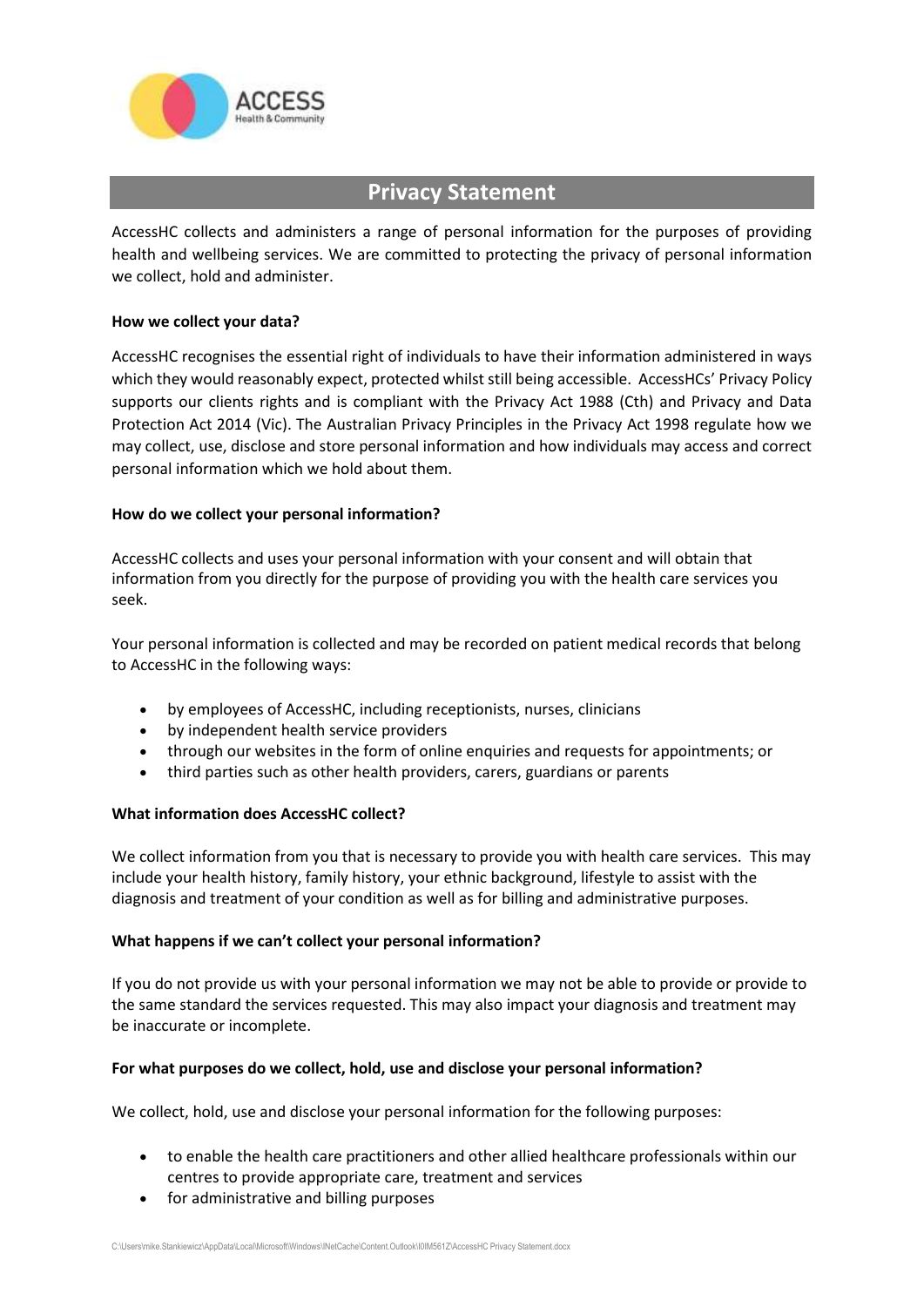

- to comply with any legal or regulatory obligations
- to send appointment reminders (including by SMS or email)
- for inclusion in a recall register to be advised of follow up visits
- to provide notifications (including by mail, telephone call, SMS or email) from time to time, of the health care and clinical services that you or a dependent can access at our centres
- to process and respond to any complaint made by you
- to assess and engage with job applicants
- to conduct business processing functions including providing personal information to our related bodies corporate, contractors, service providers or other third parties
- for the administrative, marketing (including direct marketing), planning, product or service development, quality control and research purposes of AccessHC, its contractors or service providers; and
- to meet obligations of notification to our medical defence organisations or insurers

We will only use your personal and health information for the purposes described above, unless one of the following applies:

- That you would reasonably expect that we would use or disclose the information for that purpose, including but not limited to:
	- o specialist referrals; and
	- o storage of the data by a contractor engaged to provide storage services to AccessHC, including a cloud storage service provider. Our agreements with such contractors require that they keep your personal information confidential, and that they only use or disclose your personal information for the purposes of providing those goods or services to us.
- You have consented for us to use your information for another purpose
- AccessHC is required or authorised by law to disclose your information for another purpose (for example, to prevent a threat to the life, health or safety of any individual) or
- We reasonably believe that the use or disclosure is reasonably necessary for one or more enforcement related activities conducted by, or on behalf of, an enforcement body.

Your personal information will not be shared, sold, rented or disclosed other than as described in this Privacy Statement or as permitted under the Privacy Act.

#### **How can you access your data?**

You may request to access to your personal information held by AccessHC in accordance with the Federal Privacy Act 2001.

You will need to complete a request form which is available at the centre you attend or in writing to: Privacy Officer, Access Health and Community, 283 Church Street Richmond, VIC 3121 including a verifying signature. In the instance that access is denied due to exceptional circumstances under the Privacy Act or other laws, a response will be provided to you.

AccessHC will endeavour to respond and comply with requests within 14 days of receipt, in the instance this cannot be achieved, requests will be dealt within 30 days.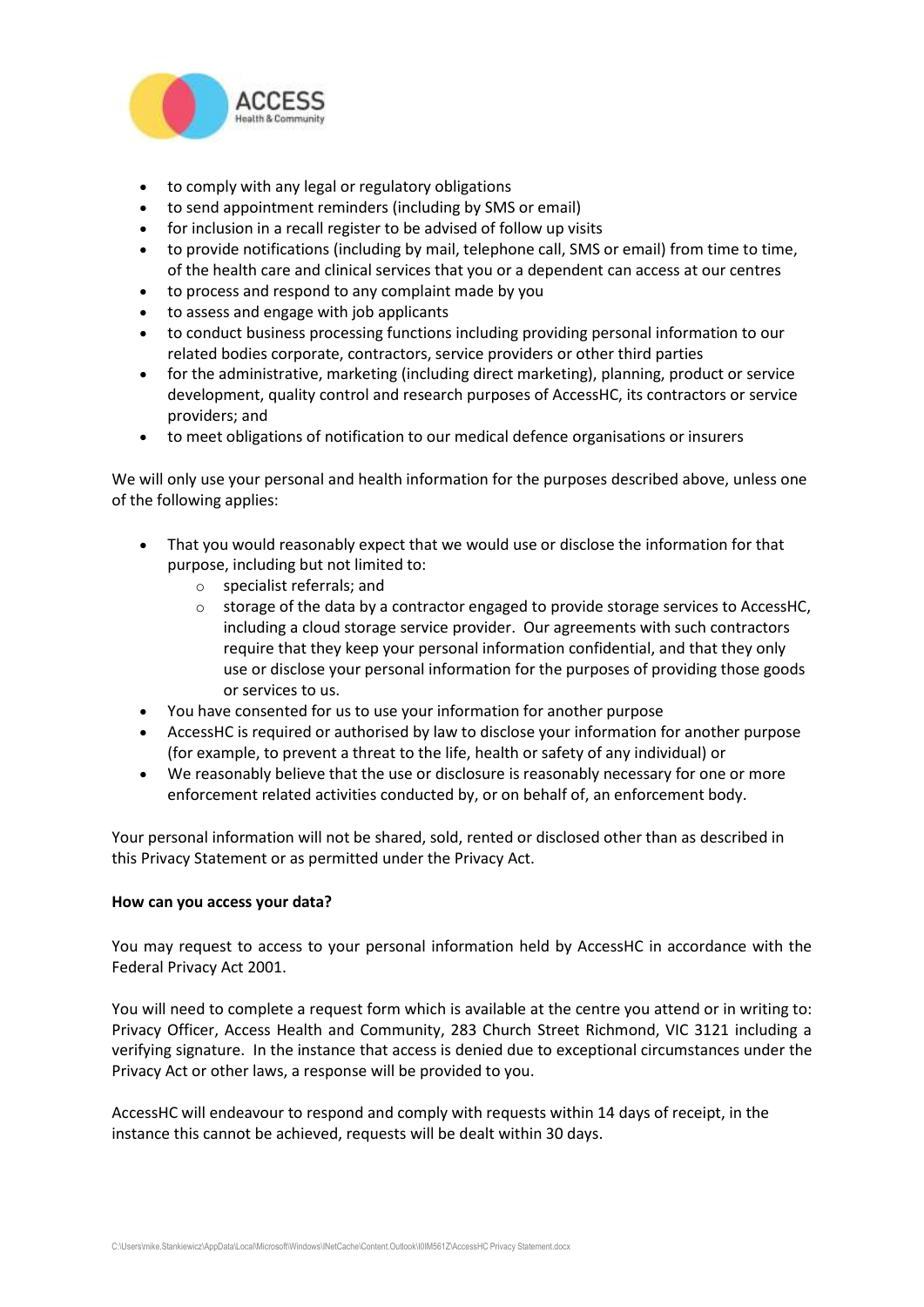

The provision of your personal record may incur a fee, to cover the costs associated in locating, collating and explaining the information requested as well as additional administrative costs such as photocopying and postage.

### **Quality and correction of your health information**

AccessHC takes reasonable steps to ensure the personal information we collect, store and disclose is accurate, up-to-date and complete.

If you believe that personal information of a clinical or medical nature that we hold about you is inaccurate, out-of-date, incomplete, irrelevant or misleading you will need to contact either your treating health practitioner at the centre you attend or alternatively contact the Manager of the service you use who will assist you.

If your non-clinical or medical type personal information such as name, address or contact phone numbers are incorrect, out-of-date or incomplete it is important that you correct that information as soon as possible or when you next attend the centre.

#### **Direct marketing materials**

From time to time AccessHC may send you direct marketing communications by mail, SMS or email, in accordance with the Spam Act 2003 (Cth). If your preference is to opt-out of receiving marketing communications from us, you may unsubscribe in the manner described in the particular communication you have received. Alternatively, you can opt out of receiving our communications by emailing us at info@accesshc.org.au

#### **Security**

AccessHC takes reasonable steps, and implements reasonable safeguards, to protect your personal information from misuse, interference, loss, unauthorised access, modification or disclosure. All patient information is handled securely and in accordance with professional duties of confidentiality. We will destroy or permanently de-identify any of your information once it is no longer required for the purpose for which it was collected provided we are not otherwise required by law to retain that information.

AccessHC is subject to a range of rules relating to the periods for which it must retain certain health information and records. As the owner of medical records and a health service provider, AccessHC must generally retain health information about an individual for seven years from the last occasion on which we provided a health service to the individual.

#### **Website data**

We are committed to protecting the privacy of visitors to our website. Information collected via our website is voluntarily provided by you through small data files called a 'cookie'

When you visit our website, a 'cookie' is stored on your computer or mobile device by our server. We use cookies to maintain user sessions and to generate statistics about the number of people that visit our websites. Generally, this information will not identify you and we do not link it back to your identity or other information that you have provided to us.